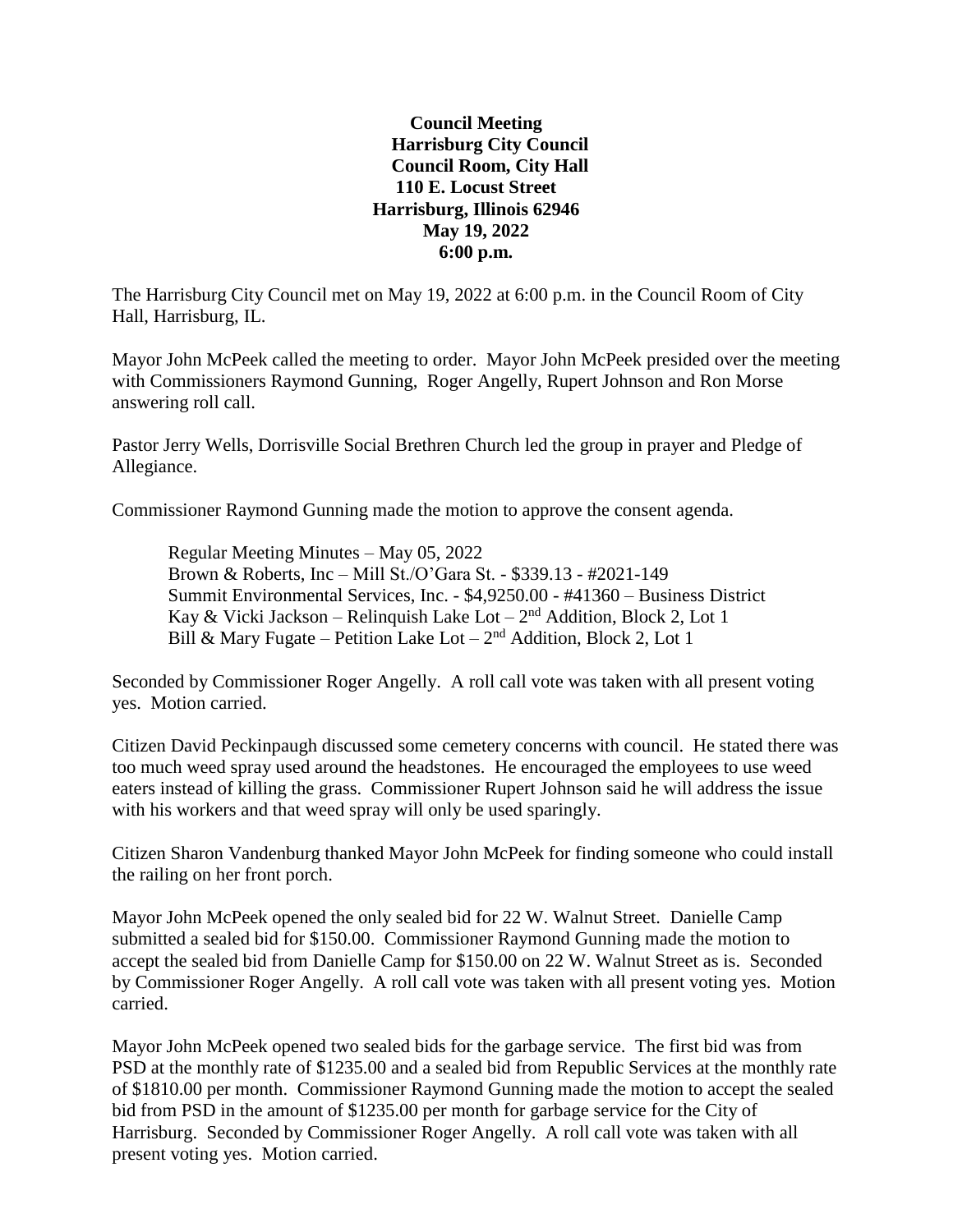Mayor John McPeek opened the two sealed bid for 2011 Ford Crown Victoria retired squad car. Emergency Remarketing submitted a sealed bid for \$689.18 and Ringwood Motors submitted a sealed bid for \$680.00. Commissioner Raymond Gunning made the motion to accept the sealed bid from Emergency Remarketing for \$689.19 on 2011 Ford Crown Victoria retired squad car. Seconded by Commissioner Roger Angelly. A roll call vote was taken with all present voting yes. Motion carried.

Mayor John McPeek opened the only sealed bid for 2004 Ford Explorer retired squad vehicle. Paula Thaxton submitted a sealed bid for \$350.00. Commissioner Raymond Gunning made the motion to accept the sealed bid from Paula Thaxton for \$350.00 on the 2004 Ford Explorer. Seconded by Commissioner Rupert Johnson. A roll call vote was taken with all present voting yes. Motion carried.

Commissioner Raymond Gunning made the motion to authorize Mayor John McPeek to sign the amended purchase agreement with Casey's General Store. Seconded by Commissioner Rupert Johnson. A roll call vote was taken with all present voting yes. Motion carried.

A council discussion was had regarding whether or not to allow chickens within city limits. Commissioner Rupert Johnson is in favor of the idea due to the food shortage. Commissioner Raymond Gunning stated some of the surrounding neighbors are concerns the idea could hinder the resale of property. Commissioner Roger Angelly is not in favor of it because it could possibly lead to other citizens wanting other farm animals to be included in the ordinance. He believes farm animals should be outside city limits. Mayor John McPeek said council needs to think about the it further and if an ordinance is established it will need requirements such as a limit on number of chickens, no roosters, etc. This topic will be addressed at a later council meeting.

Superintendent Jason Haney presented the Consumer Confidence Report from his department. This report will be published, posted on the city website and posted in the City Clerk's Office for review.

Alex Watkins discussed the COPS Funding grant. This grant is offered by the Department of Justice. It allows the city to employee additional police officers for a four-year period. The first three years consist of the city share at \$43,750 and the Department of Justice share is \$131,250. The fourth year of the grant consist of the city to be responsible for 100% of the cost. Once the grant ends, the program will be over and the city can decide not to keep the police officer(s). Alex Watkins reminded council there is no guarantee the City of Harrisburg will be awarded this grant. He will submit the application and keep council up-to-date on the grant status. Commissioner Raymond Gunning made the motion to approve Resolution 22-0519 COPS Funding Grant. Seconded by Commissioner Ron Morse. A roll call vote was taken with all present voting yes. Motion carried.

Commissioner Ron Morse announced Mach 1 has changed the way they do business. It would be more efficient if each city vehicle had a Mach 1 gas card. Treasurer Alex Jackson has reached out to Mach 1 and discussed this with each department. Commissioner Ron Morse made the motion to approve the City Treasurer to obtain gas cards from Mach 1 for each city vehicle. Seconded by Commissioner Roger Angelly. A roll call vote was taken with all present voting yes. Motion carried.